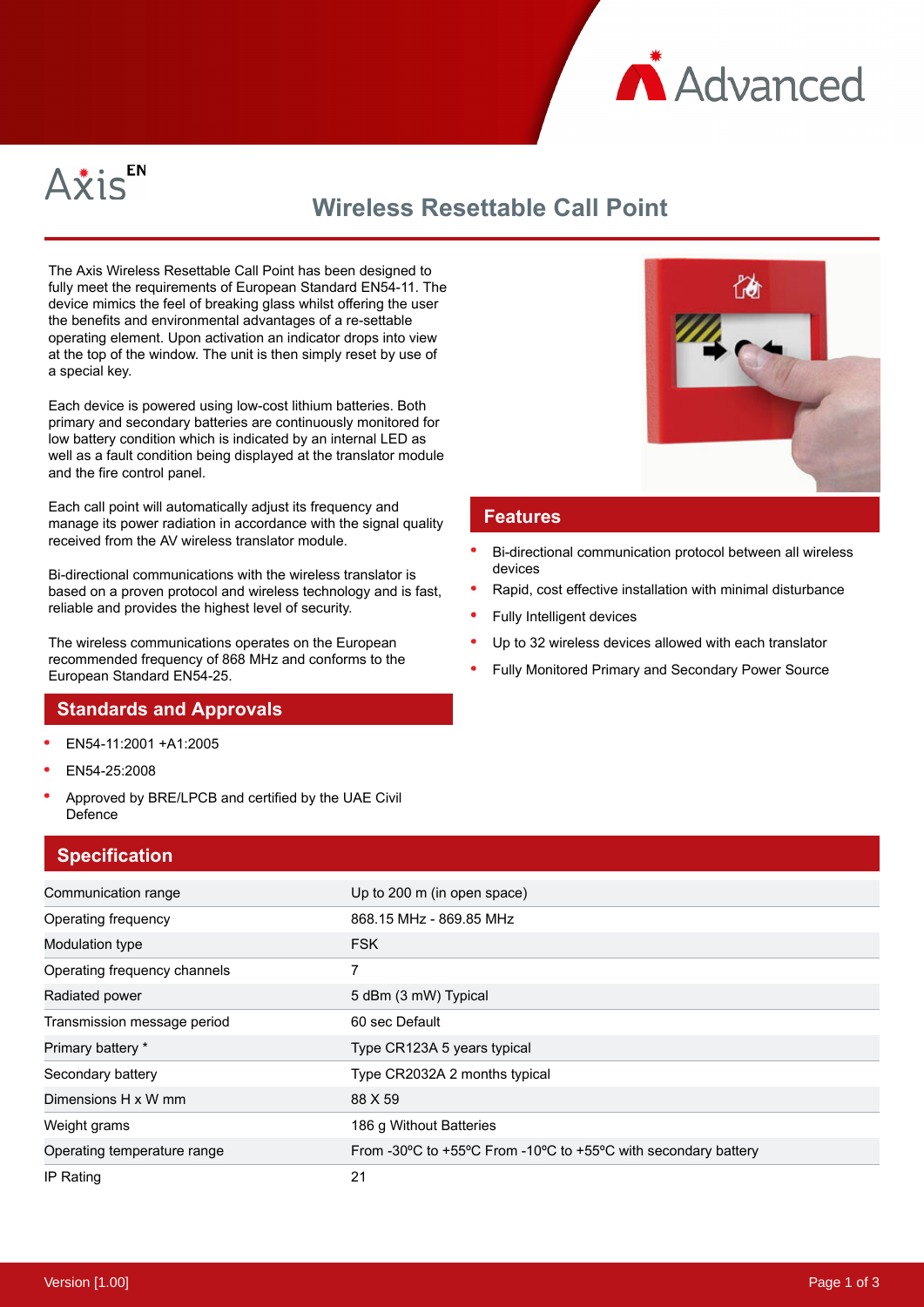# **Order Codes and Options**

20-SGCP100-ADV: Wireless Resettable Call Point